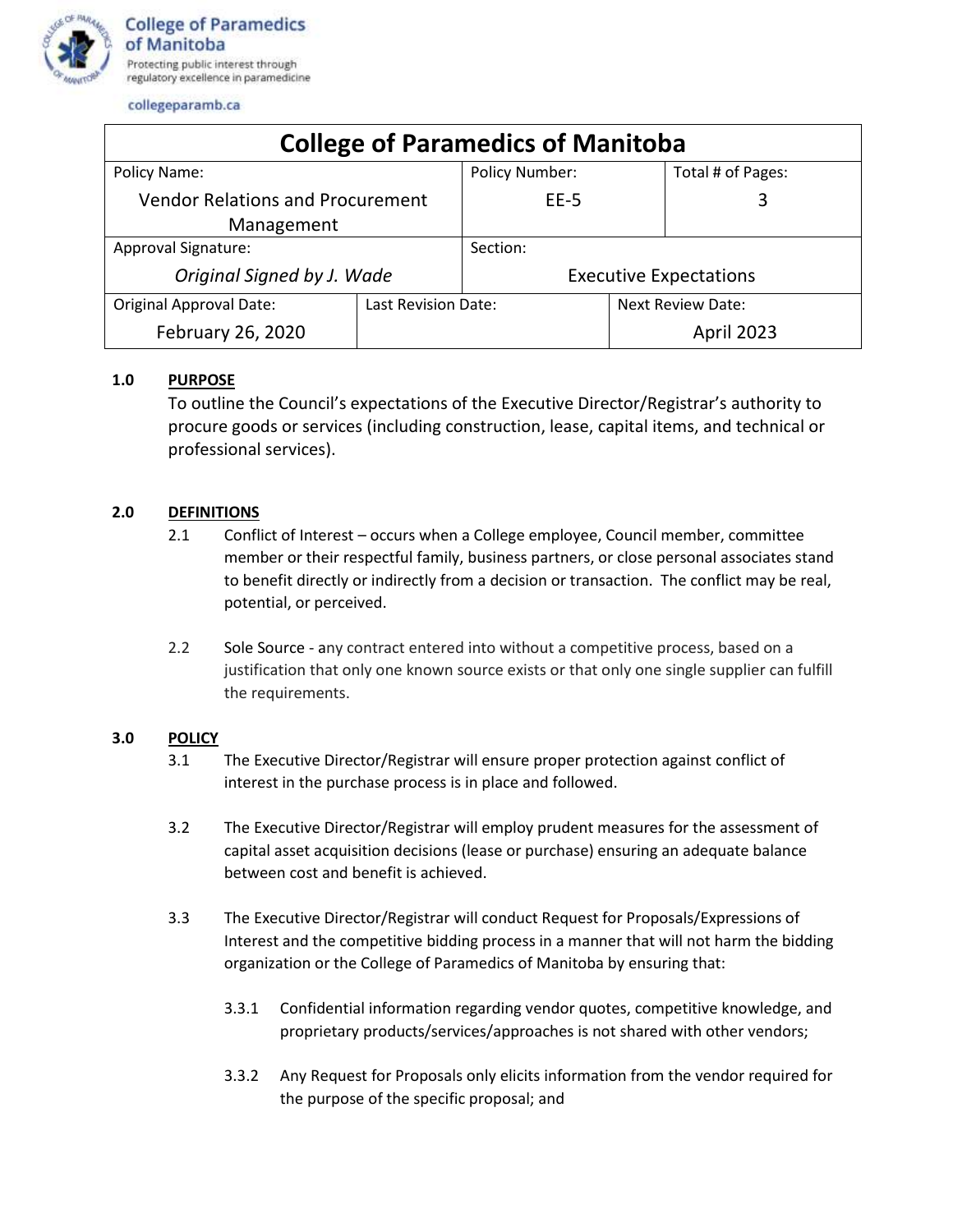

collegeparamb.ca

- 3.3.3 All vendors receive a response to their proposal, regardless of outcome.
- 3.4 The Executive Director/Registrar will ensure a standardized framework and process for procurement of goods and services that clearly outline the purpose, the required criteria for quality and price, and the criteria for selection of a vendor.
- 3.5 The following guideline describes the process that must be followed, based on the potential financial commitment of the contract/agreement. Splitting the value of the contract for the purpose of avoiding this process is not permitted:

## Sole Source

The aggregate value of the contract from a single vendor is less than \$10,000.00.

- 3.5.1 The Executive Director, or his or her designate, will identify and solicit quotes from vendors who may be able to provide the goods or services required.
- 3.5.2 The decision to secure services or goods through this process must consider pricing, quality, and value for money.
- 3.5.3 May not require legal review of the contract/agreement.
- 3.5.4 Executive Director may make decision independently; Finance Committee or Council approval is not required.

Invitational Competitive Process or Open Competitive Process The aggregate value of the contract is greater than \$10,000.00

- 3.5.5 Where possible three (3) or more proposals shall be reviewed.
- 3.5.6 A legal review of the contract shall occur.
- 3.5.7 Council approval of the Contract is required.
- 3.6 Once a competitive process has been undertaken, subsequent contract extensions can be negotiated by the Executive Director/Registrar as needed and consistent with all Council policies, e.g. legal services, accounting services, information technology consultants, etc.
- 3.7 The Executive Director/Registrar will ensure that all supply contracts are reviewed at minimum every five (5) years.
- 3.8 The Executive Director/Registrar will provide payment to vendors according to contractual obligations and based on the vendor meeting contract performance.